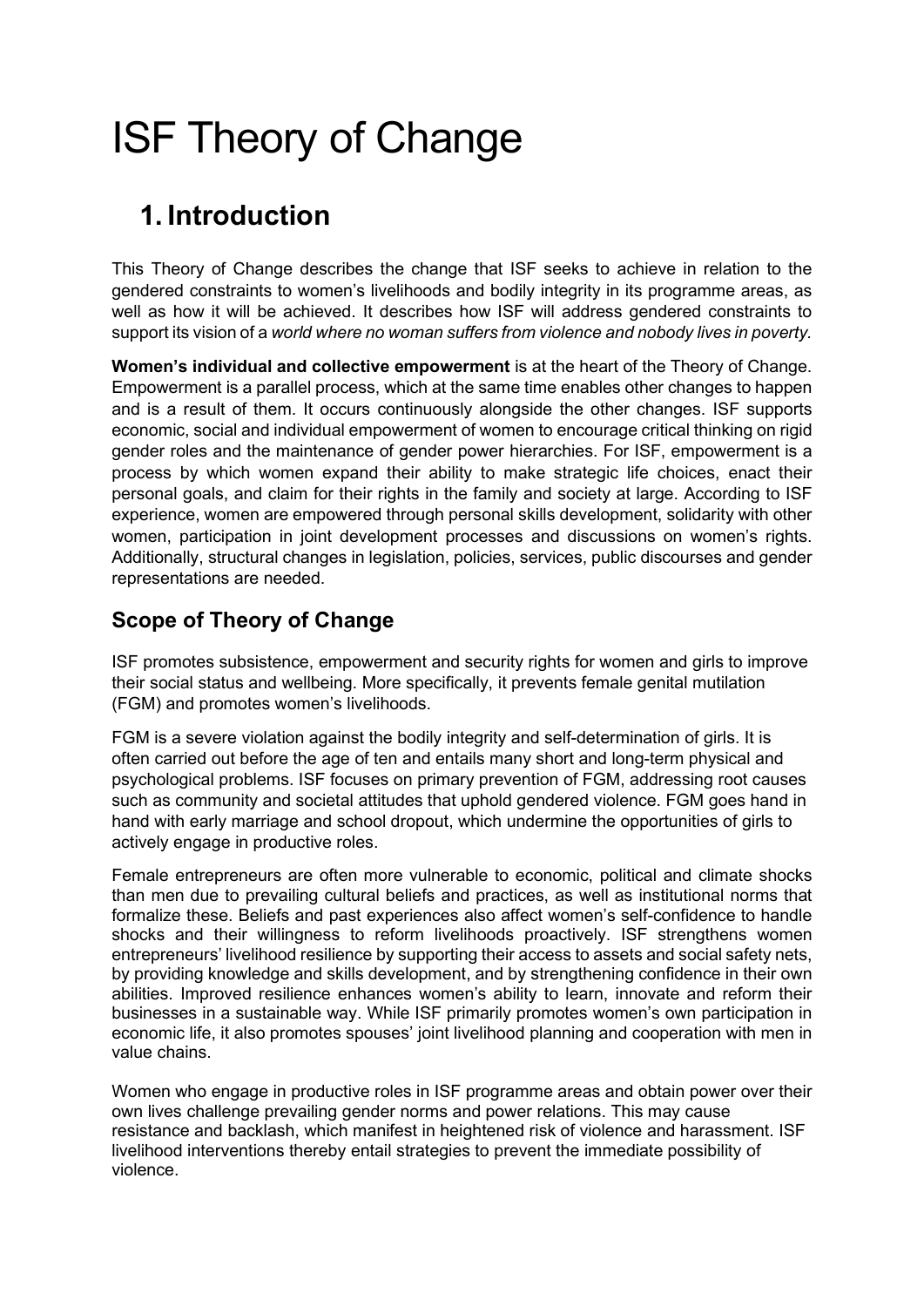Lastly, ISF engages both rights holders and duty bearers at the local level in its programme areas. In terms of legislation, for example, ISF supports local police and judicial officials to implement laws that support the fulfilment of women's rights. ISF also supports civil society actors to claim for necessary legislation and its implementation, as well as support services for survivors of violence.

### 2. ISF's role in enabling the change

Local partners are at the heart of ISF's operating model. Partners are local civil society actors such as NGOs, community-based organizations and women's own businesses (e.g. cooperatives and other commercial networks). In livelihood interventions, ISF seeks to cooperate directly with private sector actors. Partners own the development processes supported by ISF, which contribute to their own strategic priorities.

ISF works closely with partners in planning, implementing and monitoring projects. It promotes knowledge-based decision making through data collection and analysis. Partners are capacitated to collect and analyze data, for example mapping value chains, analyzing markets and testing agriculture production methods. As such, ISF not only funds projects, but works closely with partners and other actors to find solutions to local problems. Strengthening partners' capacity to learn and innovate is at the center of ISF's work. Furthermore, ISF supports partners to mainstream gender equality and women's empowerment in their work

Together with partners, ISF promotes multi-stakeholder dialogue on gendered constraints to women's livelihoods, health and security. This increases the understanding of local duty bearers and other stakeholders in dismantling gendered constraints and allows them to enact laws and policies that promote women's rights and allocate enough resources to services for women. Supporting women's own participation in multi-stakeholder dialogue supports their empowerment and opportunities to decide on their own lives.

ISF raises awareness on women's status in programme countries among the general public in Finland. Through communications and global education, ISF offers information and new perspectives to increase understanding on gendered constraints to women's livelihoods and bodily integrity. ISF also calls for action and inspires people to become part of the change. This supports institutional and private sector fundraising but also promotes women's and girls' rights more broadly. ISF advocates for women's rights on Finland's development agenda and influences EU policy through its operational partners.

#### 3. Preventing harmful practices and violence against women and girls

Abandoning deeply embedded social and cultural practices requires addressing the reasons that perpetuate such practices. Female genital mutilation (FGM) and early marriage are harmful practices that violate women and girls' bodily integrity and self-determination and aim to control their sexuality. Also, men's intimate partner violence against women often aims at retaining control, controlling women's sexuality, and performing masculinity: to be a man is to be in charge, to beat is to be in charge and masculine in itself.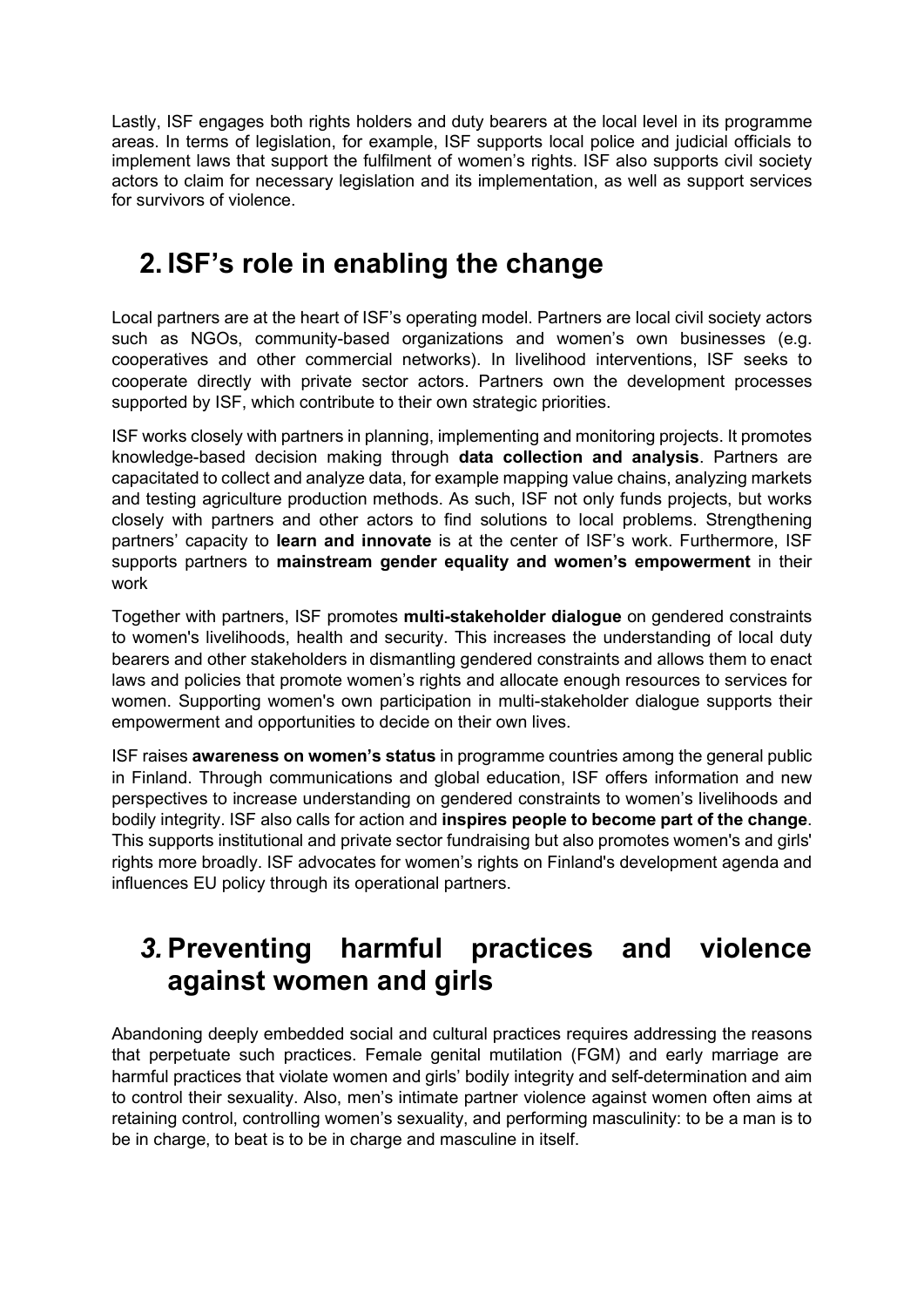Harmful practices often comprise social norms, maintained by what people expect others to do and what they believe others think they ought to do (i.e. empirical and normative expectations). For example, in communities where FGM is widely practiced, parents may believe that all parents in the community support the continuation of FGM, or that only cut girls will become marriageable and morally upright women. The threat of social sanctions (such as ostracism) and absence of legal sanctions, as well as shame and guilt are effective enforcers of social norms.

To change harmful beliefs and attitudes, it is important for the receiver of a message to accept and respect the bearer of the message. The credibility of the messenger is estimated by whether the sender of information has similar interests or is similar in descriptive characteristics as the receiver and whether the sender has proven professional authority, quality arguments, and effective response to contrary views.

To change normative expectations on culturally and/or religiously expected or mandated behavior, ISF supports its partners to sensitize, train and mobilize **local opinion leaders** (e.g. religious, traditional and cultural leaders). These are often men in highly patriarchal ISF target communities. Local opinion leaders have credibility among community members on social and moral norms and can thereby alter people's beliefs about beneficial and/or acceptable practices by publicly condemning FGM, early marriage and domestic violence, and by promoting respectful and nonviolent relationships and parenting practices.

Ending FGM, early marriage and domestic violence requires raising awareness on the negative physical, mental and social consequences of these practices. Health professionals and survivors of harmful practices and violence have credibility as messengers of these consequences. When engaging survivors, however, special attention is paid to their security, as speaking out often entails increased risk of violence and harassment.

To change people's expectations on 'normal' behavior and perceived risks of resisting traditions and norms, peer role models are encouraged to share their experiences, such as uncut women and their spouses, parents who reject FGM and male advocates against VAWG. Information and training on alternative, nonviolent and positive parenting and domestic conflict resolution practices must be available. Nonviolent parenting practices have a long-term prevention effect on domestic violence, as exposure to violence and childhood neglection are risk factors for victimization and perpetration of violence against women later in life. As an example of alternative practices to reject FGM, ISF supports noncutting initiation rituals, whereby lessons on traditional wisdoms are taught together with sexual and reproductive health issues, legal and human rights, and where to seek help if they experience violence.

Efforts to increase understanding of women's legal and human rights, as well as of negative consequences of violence, increase demand for support services for victims. Simultaneously, efforts to enhance women's economic role challenge prevailing gender power relations and may lead to resistance, which manifests in increased violence. Hence, ISF supports shared parenting, decision making and income generation between spouses. Harmful gender stereotypes, rigid gender norms and roles, and unequal gender power relations are discussed using drama and other participatory methods. ISF disseminates information on communitylevel referral mechanisms (health, security, police and legal services) for VAWG survivors in target communities. To ensure victim-sensitive treatment for female survivors of violence and harmful practices, as well as proper investigation on alleged cases, **police** and judicial officials are sensitized. This aims to mitigate impunity and impose criminal sanctions on perpetrators.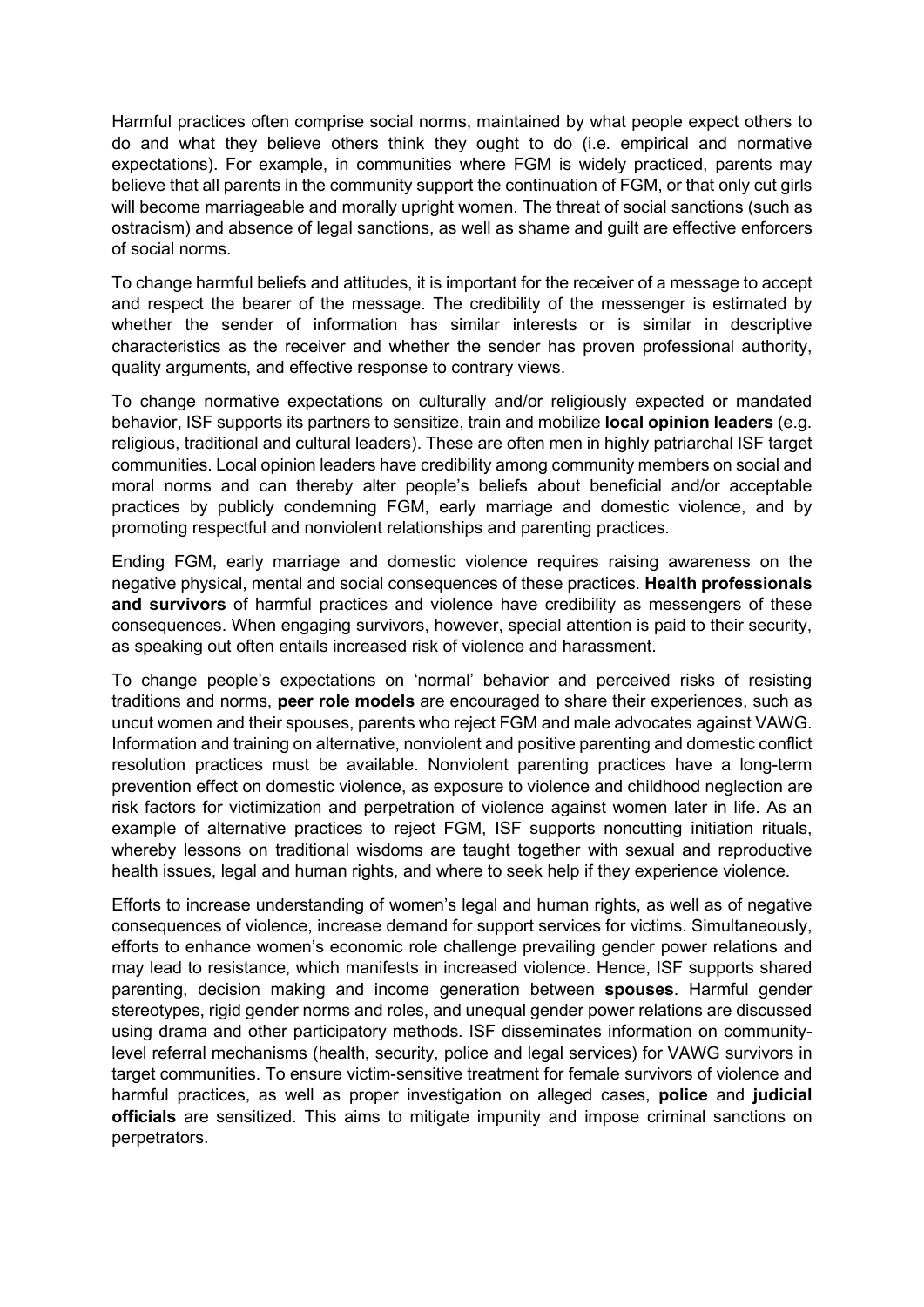To improve local mechanisms to prevent VAWG, protect survivors and prosecute perpetrators, ISF sensitizes local duty bearers (e.g. political decisionmakers and authorities) on the prevalence, harmfulness, unacceptability and preventability of harmful practices and violence against women and girls. Coordination is promoted through local multi-stakeholder platforms. Women are encouraged to participate in these platforms, raise their voice and claim for their rights.

Above described changes in knowledge and attitudes gradually lead to a new understanding among parents of what is the best interest of their daughters: safeguard their bodily integrity and education instead of FGM and early marriage. They lead to nonviolent parenting and domestic conflict resolution practices, as well as shared domestic duties and joint decisions over the use of time, land and money among spouses. Furthermore, they lead to effective policies and budgets to promote women's livelihood, health and security by local duty bearers. These changes in gender norms, roles, and power relations finally lead to a decrease in FGM, early marriage and domestic violence.

The figure below summarizes how the various activities and paths of change support each other and enable that FGM, early marriage and domestic violence decreases:



Figure 1: Interrelatedness of behavioral changes to prevent FGM, early marriage and domestic violence

#### 4. Promoting women's participation in economic life

According to ISF, women can reform livelihoods and lead strong businesses when they are empowered and have access to relevant resources, such as knowledge, skills, access to advisory services, inputs and technology, commercial contacts and access to markets. This in turn, improves their adaptation capacity to overcome hardships such as climate change.

The desire and ability to learn and change is crucial to successful entrepreneurship. Research on adaptation resilience indicates that psycho-social factors, such as cultural norms, self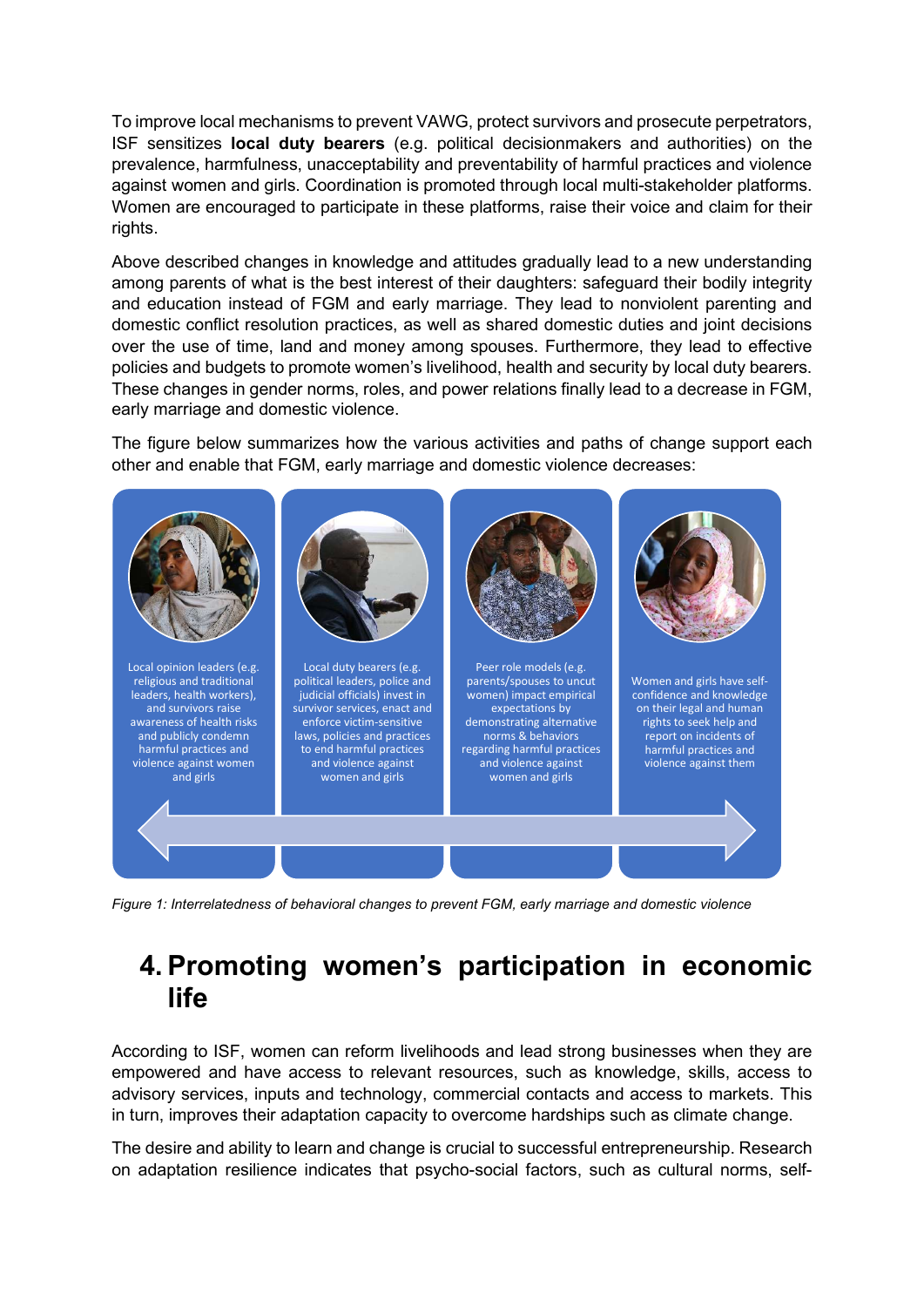efficacy and past experiences, influence significantly one's attitudes towards change and desire to learn and innovate. ISF supports women entrepreneurs to believe in themselves, otherwise they do not have the courage to challenge and change prevailing situations. According to ISF experience, women's self-esteem improves when they participate in solving their own livelihood challenges and improve their skills.

Developing new products or addressing constraints to business development, such as climate change, is difficult alone, especially for poorly educated women. According to ISF experience, women often manage businesses in isolation from other people who face similar challenges or experts who may know how to overcome them. To strengthen cooperation and peer support among women, ISF strengthens women's collective businesses to provide training and peer advice services to their members (women entrepreneurs) in production, business management and basic life skills, such as literacy and numeracy training. ISF also supports multi-stakeholder platforms and direct cooperation between businesses and experts.

Multi-stakeholder platforms generate system-level cooperation that can transform local livelihood strategies. Entrepreneurs who are not members of collective enterprises are supported through business hubs or clusters. These activities (training, peer advice and expert cooperation) improve women's and men's knowledge and skills to reform their livelihoods. It also allows women to actively participate in identifying solutions and developing their own livelihoods, instead of receiving solutions suggested by others. New contacts and improved skills are important social capital, which contribute to sustainable results.

Women's livelihoods are part of local and sometimes global value chains. ISF facilitates cooperation with other value chain actors within the household, community and region. The inclusion of male entrepreneurs is important to improve material conditions for women and their families. It also increases men's appreciation of women's productive roles. If women are seen as valuable economic actors in their own households and societies, they are more likely to receive financing, equal treatment from regulation officials and better advice and training. Men are also more likely to share domestic duties (such as childcare, cleaning and cooking) if they value women's productive roles.

ISF promotes commercial cooperation with private sector actors to improve women's access to inputs and technology. Commercial cooperation with retailers and customers allows women to increase sales and obtain market feedback. Business-to-business cooperation builds women's and their businesses' capacity and access to inputs, technology and markets. ISF promotes investments in infrastructure and equipment primarily through business collectives' own savings and loan mechanisms, but sometimes also with programme funds. The investments are used to improve production security and efficiency, improve product quality and marketing, and to initiate new more resilient livelihoods.

To improve women's livelihood resilience, local duty bearers must plan and implement services and programmes that support women entrepreneurs. ISF sensitizes duty bearers on gendered constraints to women's livelihood and engages them in multi-stakeholder dialogue. ISF supports women's participation in decision making through dialogue and cooperation with governance functions with the aim to achieve better infrastructure and services for women, which in turn will reduce structural constraints to women's livelihood.

The figure below summarizes how the various activities and paths of change support each other and enable women's livelihood resilience: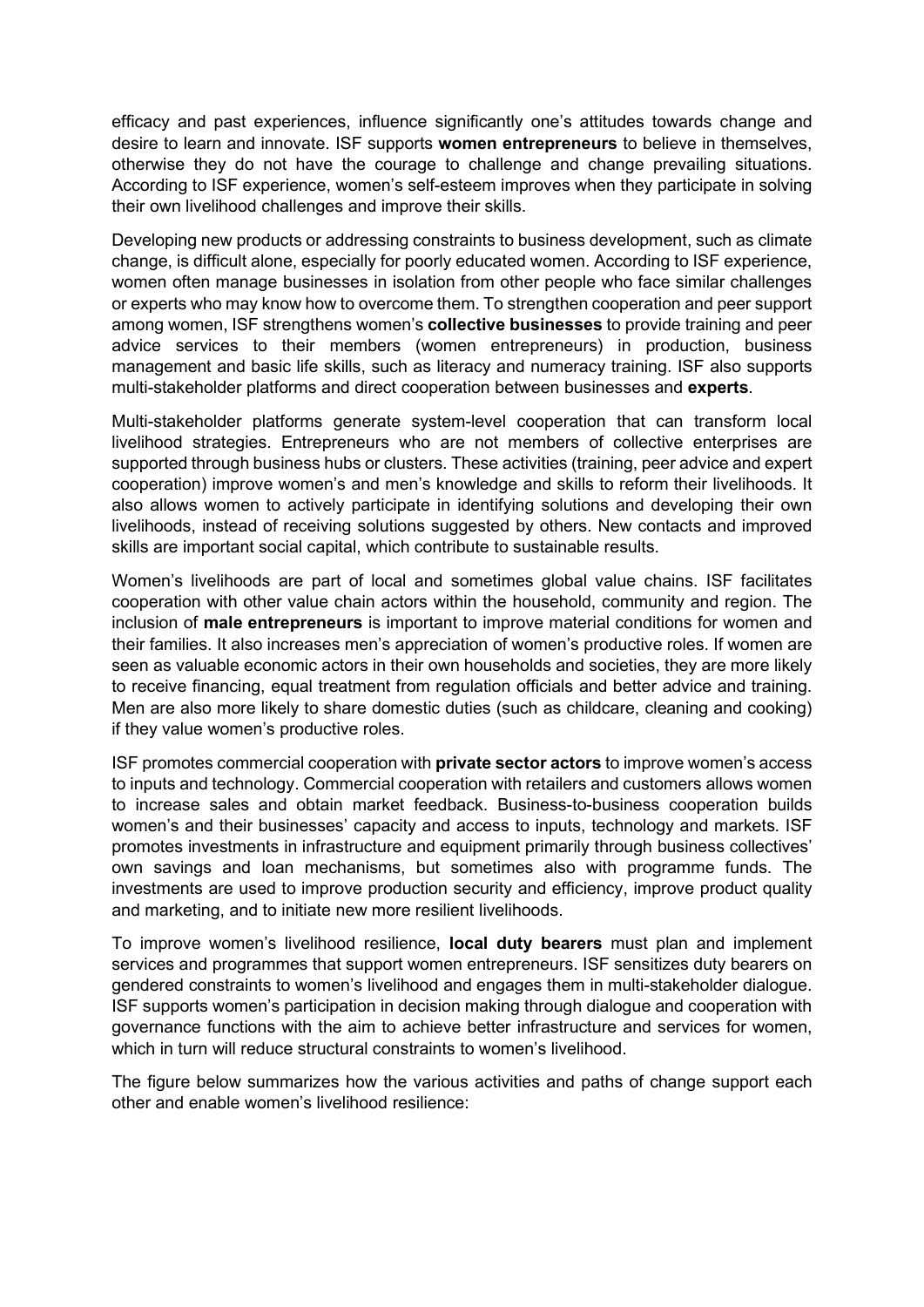

Figure 2: Interrelatedness of expected changes to promote women's livelihood resilience.

### 5. Interrelationship of the changes

Preventing harmful practices and violence against women and girls and supporting women's livelihood resilience—the two interlinked long-term changes —are closely interrelated, as shown in the following picture.



Figure 1 Interrelatedness of women's livelihoods, harmful practices and violence against women and girls

First, raising awareness on violence and harmful practices through the entry point of economic empowerment builds trust and respect among community members. According to studies, poor and uneducated rural women are most likely to practice FGM. In general, poor